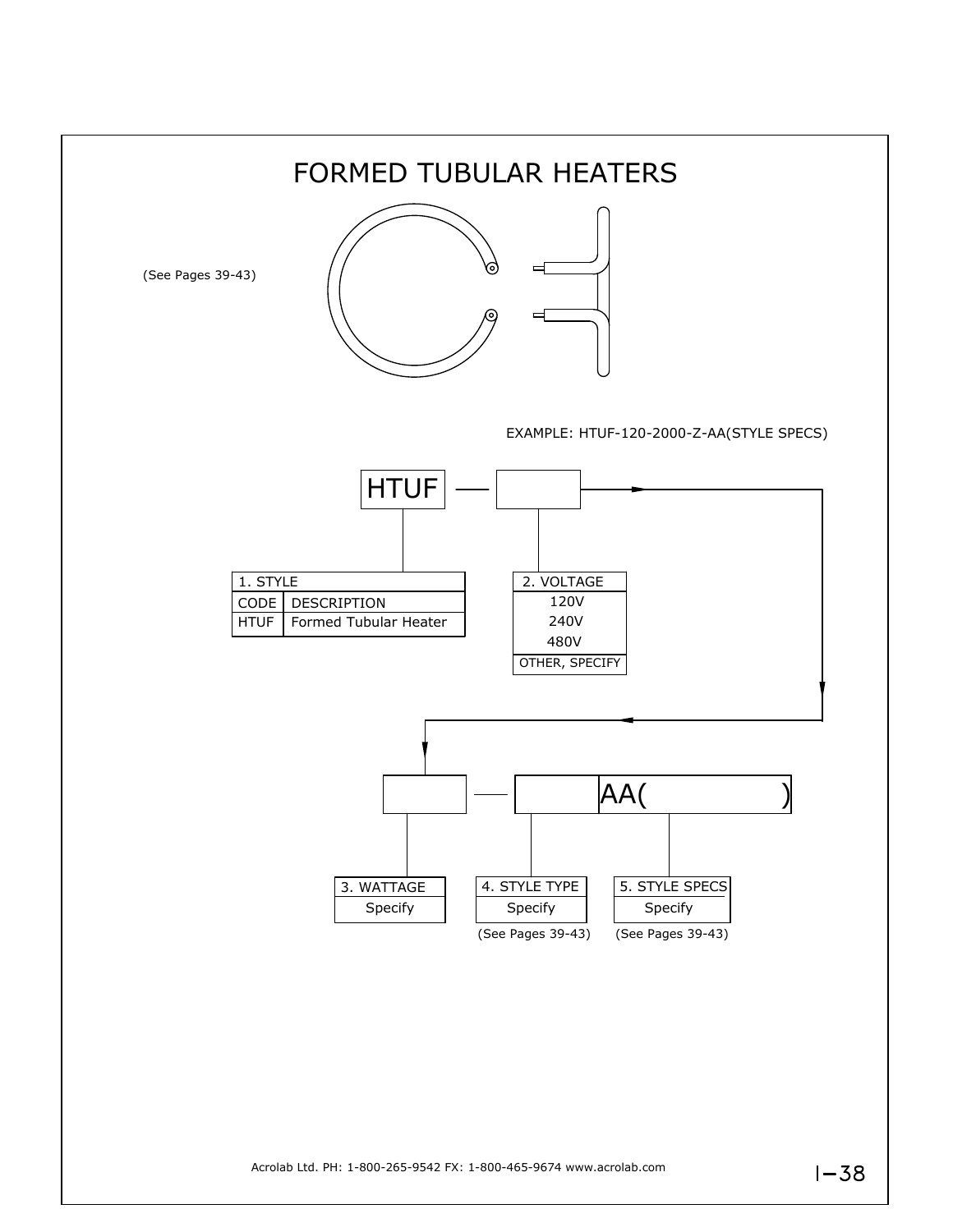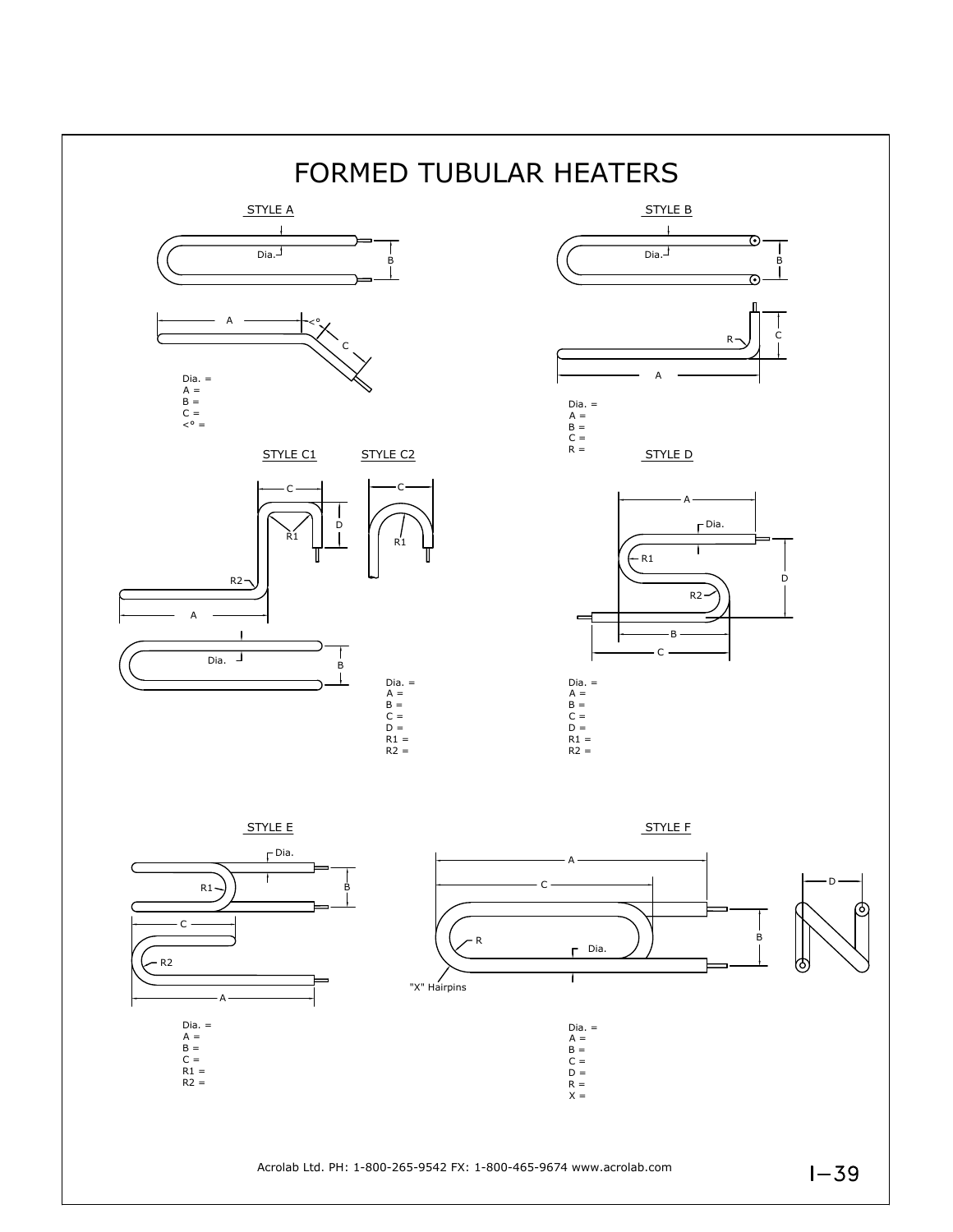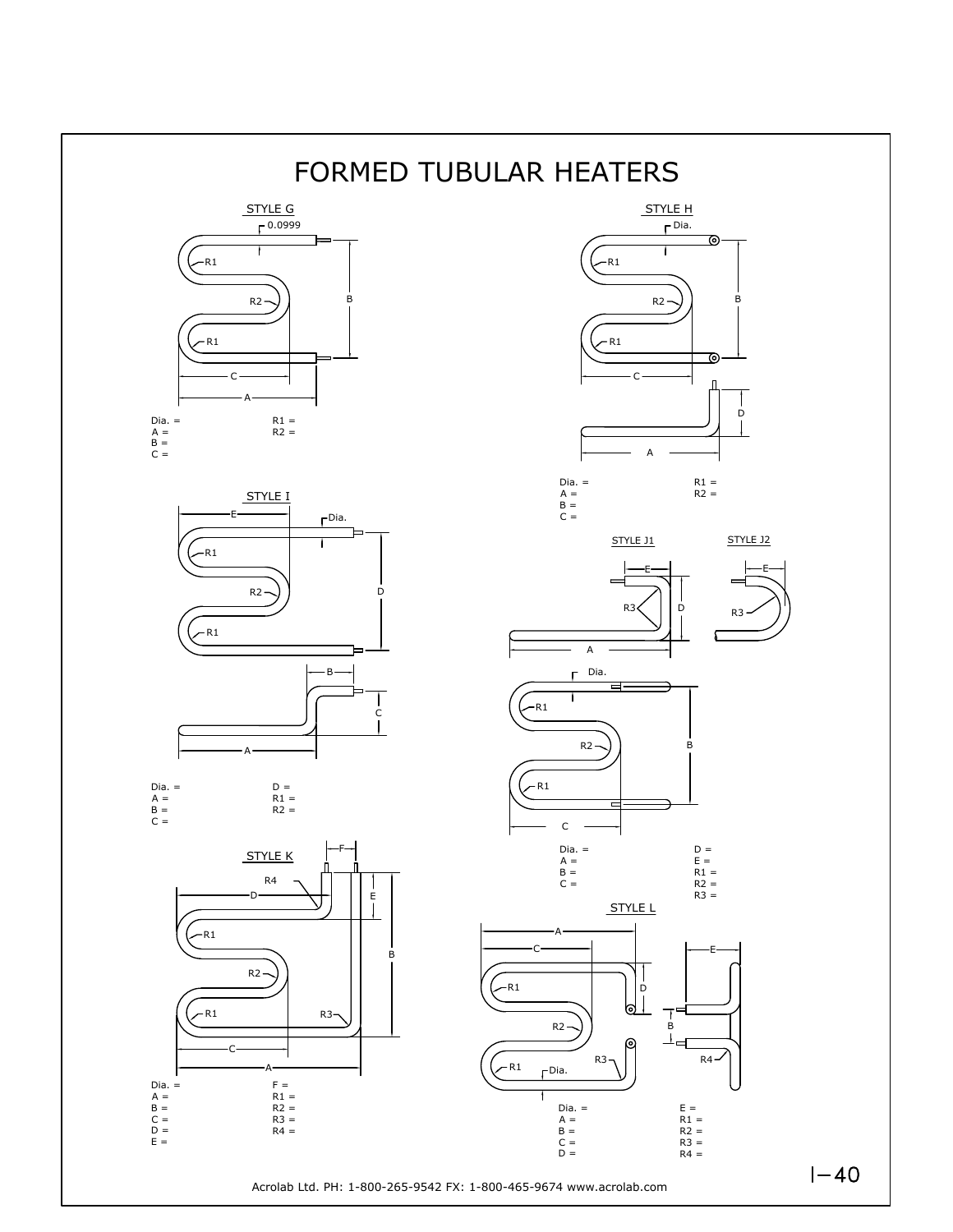

Acrolab Ltd. PH: 1-800-265-9542 FX: 1-800-465-9674 www.acrolab.com

 $1 - 41$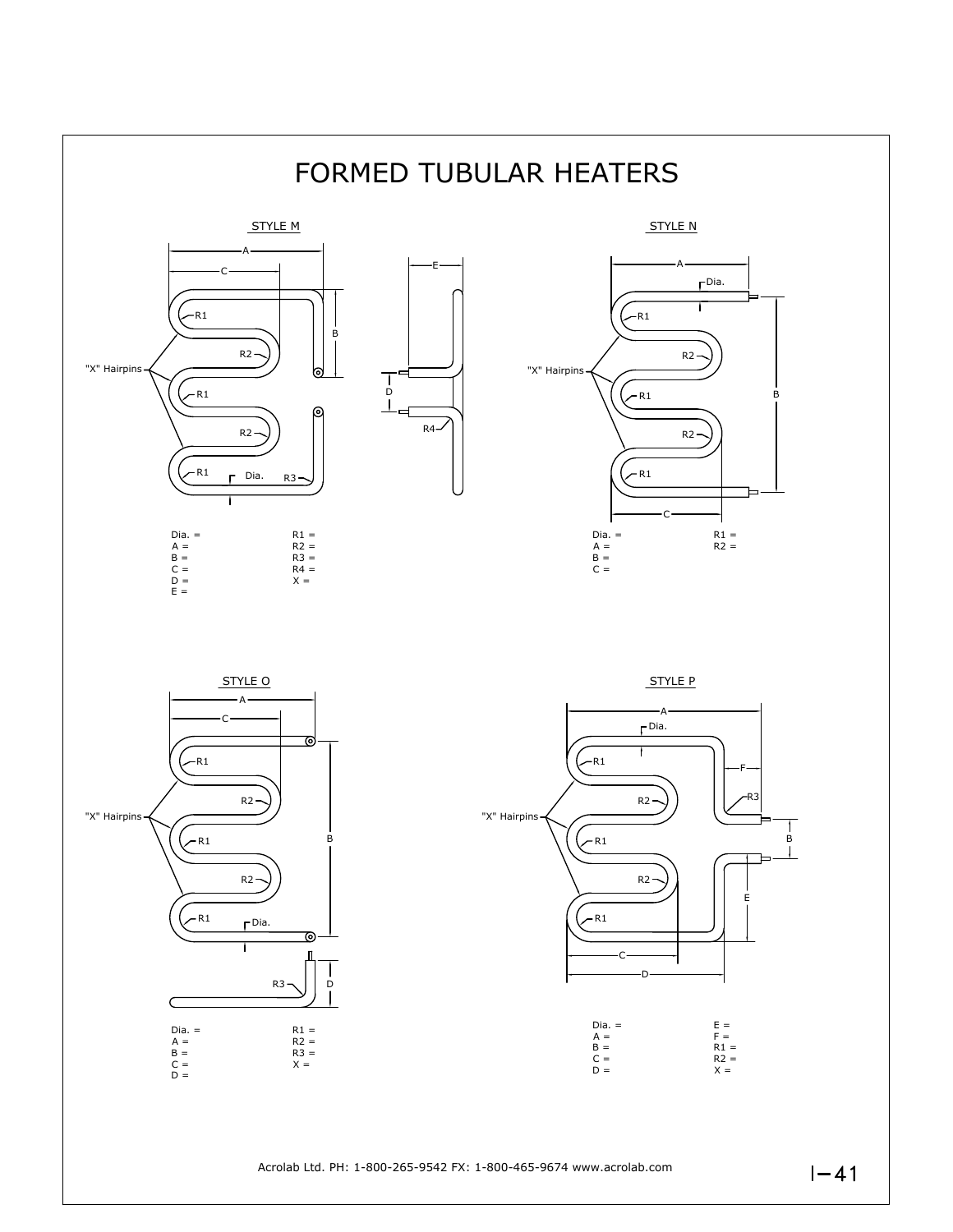